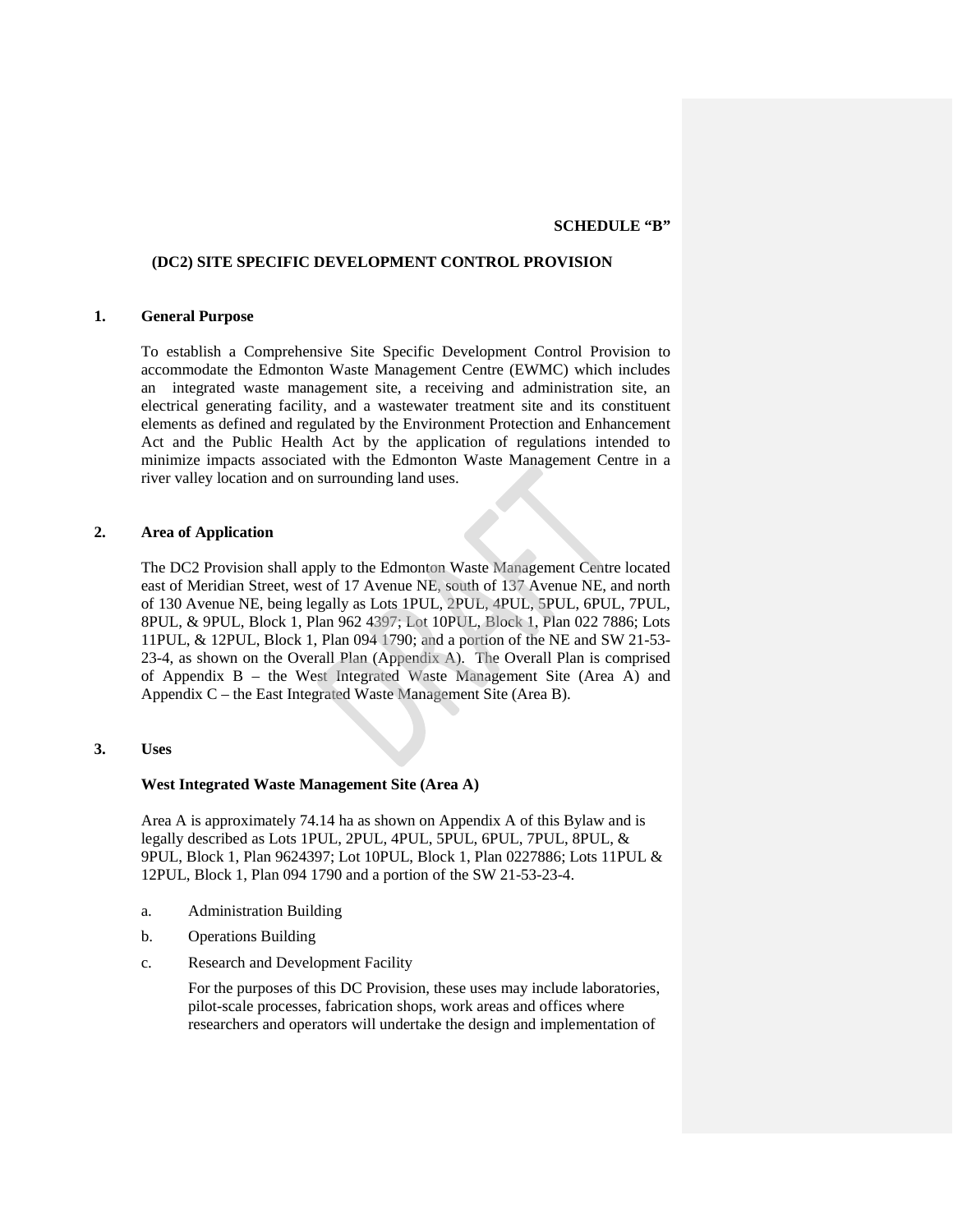projects to increase knowledge of waste management processes and to test new processes and equipment intended to improve the management of waste.

- d. Special Waste Transfer Facility
- e. Recycled Materials Drop-Off Centre
- f. Composting Facility

For the purposes of this DC Provision, this use may process non-hazardous municipal solid waste (MSW) and municipal sewage sludge (MSS) into pathogen free compost and inert residuals.

g. Biofuels Facility

For the purposes of this DC Provision, this use may process prepared wastederived feedstocks to produce methanol, ethanol, synthetic gas, heat, and other similar chemical and energy products for marketing and for use at the EWMC site. Residual wastes including glass and stones and high-carbon char will either be landfilled or used in other applications as markets dictate.

h. Leachate Treatment Plant

For the purposes of this DC Provision, this use may treat leachate produced at the Clover Bar Landfill to achieve an effluent discharge quality that complies with the criteria of the City Sewers Use Bylaw.

i. Materials Recovery Facility

For the purposes of this DC Provision, this use may process mixed recyclables collected from the municipal wet/dry system and from community recycling depots in order to ready these materials for marketing.

j. Construction and Demolition Waste Recycling Operations

For the purposes of this DC Provision, this use may include the receiving, sorting, stockpiling, and further processing by crushing, grinding, compacting and similar processes as appropriate of construction and demolition waste to recover re-usable materials and prepare residuals for haul to landfill disposal. Materials received and processed will include concrete and asphalt, wood, metals, glass, drywall, shingles and similar materials typically arising from urban construction and from the demolition of structures.

k. Electronics Recycling Facility

For the purposes of this DC Provision, this use may include receiving endof-life consumer and industrial/commercial electronic components and processing them to recover re-usable metals, plastics, glass and other materials.

l. Paper/Textiles Recycling Facility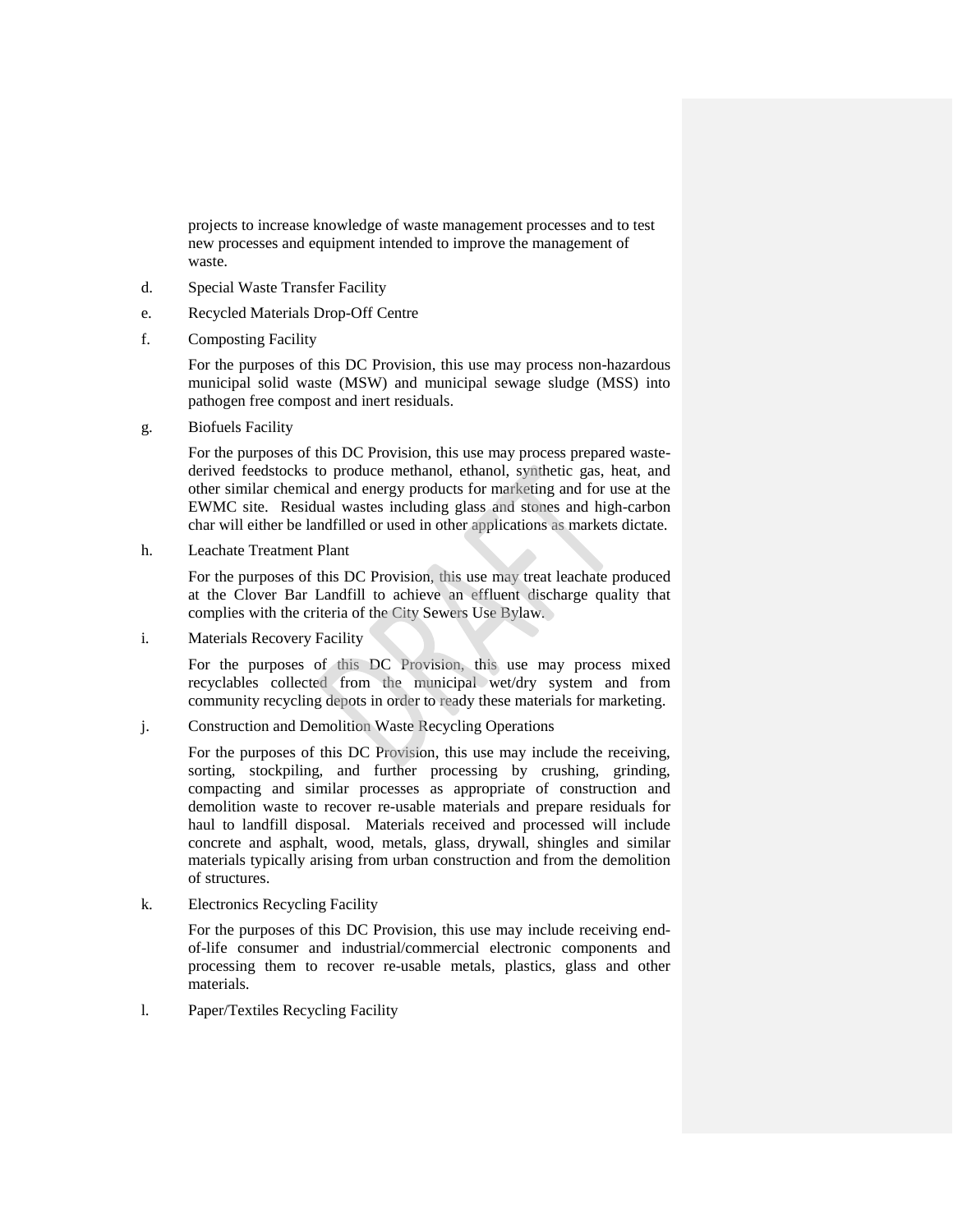- m. Glass Recycling Facility
- n. Other Waste Processing and Recycling Facilities

For the purposes of this DC Provision, this use may include facilities to process and/or recycle waste to recover usable resources and to minimize amounts landfilled, such facilities being, in the opinion of the Development Officer, consistent with the intent and nature of the Edmonton Waste Management Centre and with this bylaw.

o. Ancillary Uses to Waste Management Operations

For the purposes of this DC Provision, these uses may include such facilities and activities as weigh scales, screening for construction and storage areas, office and administration areas, facilities for equipment storage and repair, general industrial uses, and other such uses which in the opinion of the Development Officer are accessory to the other uses listed in this Zone.

- p. Public Park
- q. Fascia On-premises Signs
- r. Freestanding On-premises Signs
- s. Temporary On-premises Signs
- t. Minor Digital On-premises Signs

s.u.

# **4. Specific Development Criteria for Area A**

- a. Development on the site shall be generally in accordance with the facility concept plan as shown on Area A with the following to the satisfaction of the Development Officer:.
	- i. Individual facilities shown on Area A may involve the construction of more than one building; and
	- ii. In accordance to Section 3(n) and 3(o), other Waste Processing and Recycling Facilities, and Ancillary Uses to Waste Management Operations are allowed under this DC provision. These facilities are not shown on Area A, but shall be allowed if such facilities are, in the opinion of the Development Officer, consistent with the intent and nature of the Edmonton Waste Management Centre and with this Bylaw.
- b. The separation distance between composting facilities and any water features shall conform to the Guidelines for the Production and Use of Compost in Alberta.
- c. The wetland as shown on Area A shall be retained and enhanced for the purposes of creating a naturalized wetland environment containing, and

### **Formatted:** Bullets and Numbering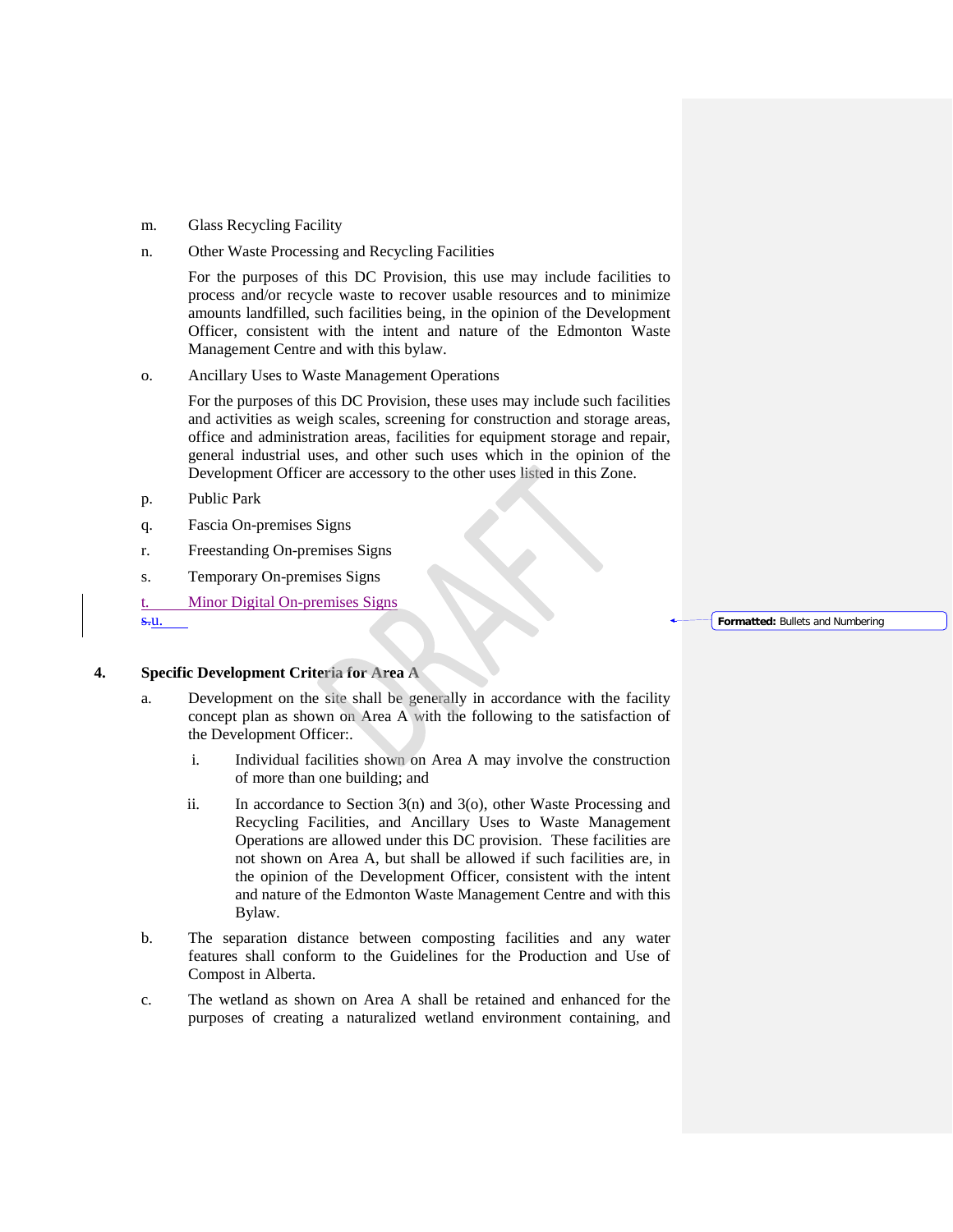capable of sustaining, native plant and wildlife communities. Floating nesting sites shall be installed in the wetland to encourage waterfowl nesting and loafing. The wetland shall also make provision for public access on a supervised basis. A development setback minimum of 10 metres in width shall be provided from the wetland normal water line. This setback may be increased at the discretion of the Development Officer for the purposes of ensuring an adequate separation distance between the wetland high water line and the adjoining uses. The Development Officer shall consider the need for, and may require, a security fence to be provided at the perimeter of the setback to protect the integrity of the wetland area. The slopes between the wetland high water line to a 0.1 metre below the surface of the normal water line of the wetland shall be contoured to a 1:5 gradient. The slopes below a point one metre below the surface of the normal water line for the wetland shall be contoured to a 1:3 gradient.

# 5. **Uses**

# **East Integrated Waste Management Site (Area B)**

Area B is approximately 58.09 ha as shown on Appendix B and is legally described as a portion of NE 21-53-23-4.

a. Wastewater Lagoons

For the purposes of this DC Provision, this use may receive and store biosolids from the Gold Bar and Alberta Capital Region Wastewater Treatment Plants. After gravity thickening the biosolids will be removed for further processing and recycling. After processing at the Supernatant Treatment Facility, supernatant will be pumped by pipeline to the Gold Bar Wastewater Treatment Plant for final treatment.

b. Sanitary Grit & Wet Solids Treatment Facility

For the purposes of this DC Provision, this use may de-water sanitary grits and commercial solids. Liquids produced from this process are to be treated in the same manner as lagoon supernatant.

c. Supernatant Treatment Facility

For the purposes of this DC Provision, this use may treat lagoon supernatant to reduce the phosphorus content being discharged into the drainage collection system. Reducing phosphorus in the supernatant will enhance operation of the lagoons and the wastewater treatment plants. If removed as struvite crystals, this solid may be re-used as a phosphorus-rich fertilizer.

d. Maintenance Building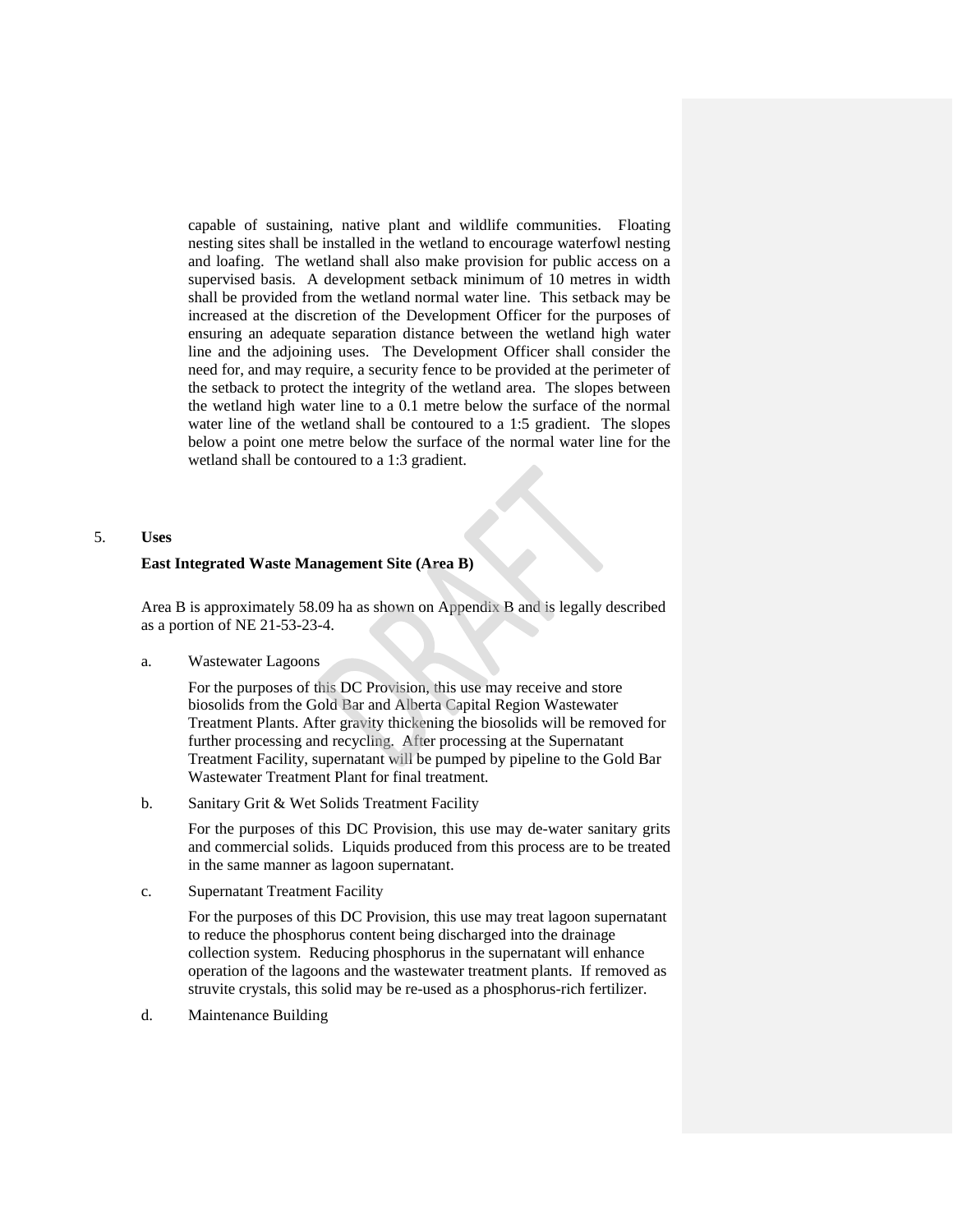For the purposes of this DC Provision, this use may accommodate centralized and secure storage of equipment, spare parts, and materials essential for daily operation of the existing Clover Bar lagoons. The facility will allow for improved on-site maintenance.

e. Product Processing, Curing, and Preparation Area

For the purposes of this DC Provision, this use may include a graded and prepared area for the processing of dewatered biosolids into compost or other products, final curing of both biosolids/wood chip compost, MSWbiosolids compost and compost from other organic feedstocks, and final preparation (screening and blending), storage and staging of various composts for market. Also included are ancillary facilities for site storm water collection and management and receipt and storage of bulking agents for composting.

- f. Biosolids Technology Testing Facility
- g. Other potential biosolids uses:
	- i. Thermal biosolids drying
	- ii. Biosolids peletization
	- iii. Biosolids gasification
	- iv. Biosolids conversion to activated carbon
	- v. Similar alternative technologies for management of biosolids.

Pilot testing and use of specified biosolids technologies are to be permitted pending approval of the Development Officer.

h. Landfill Gas Processing Facility

For the purposes of this DC Provision, this use may treat biogas produced by adjacent Clover Bar Landfill to create a fuel suitable for combustion in electrical generating equipment or for other uses.

i. Electrical Generation Facility

For the purposes of this DC Provision, this use may utilize electrical generation equipment to generate electricity for delivery onto the electrical grid. Electrical generation equipment will be fueled by processed gases from the Landfill Gas Processing Facility.

j. Gas Flaring

Landfill gases not utilized for electrical generation shall be flared at a flare within the Area.

k. Ancillary Uses

For the purposes of this DC Provision, these uses include facilities to process organic or inert waste materials to economically and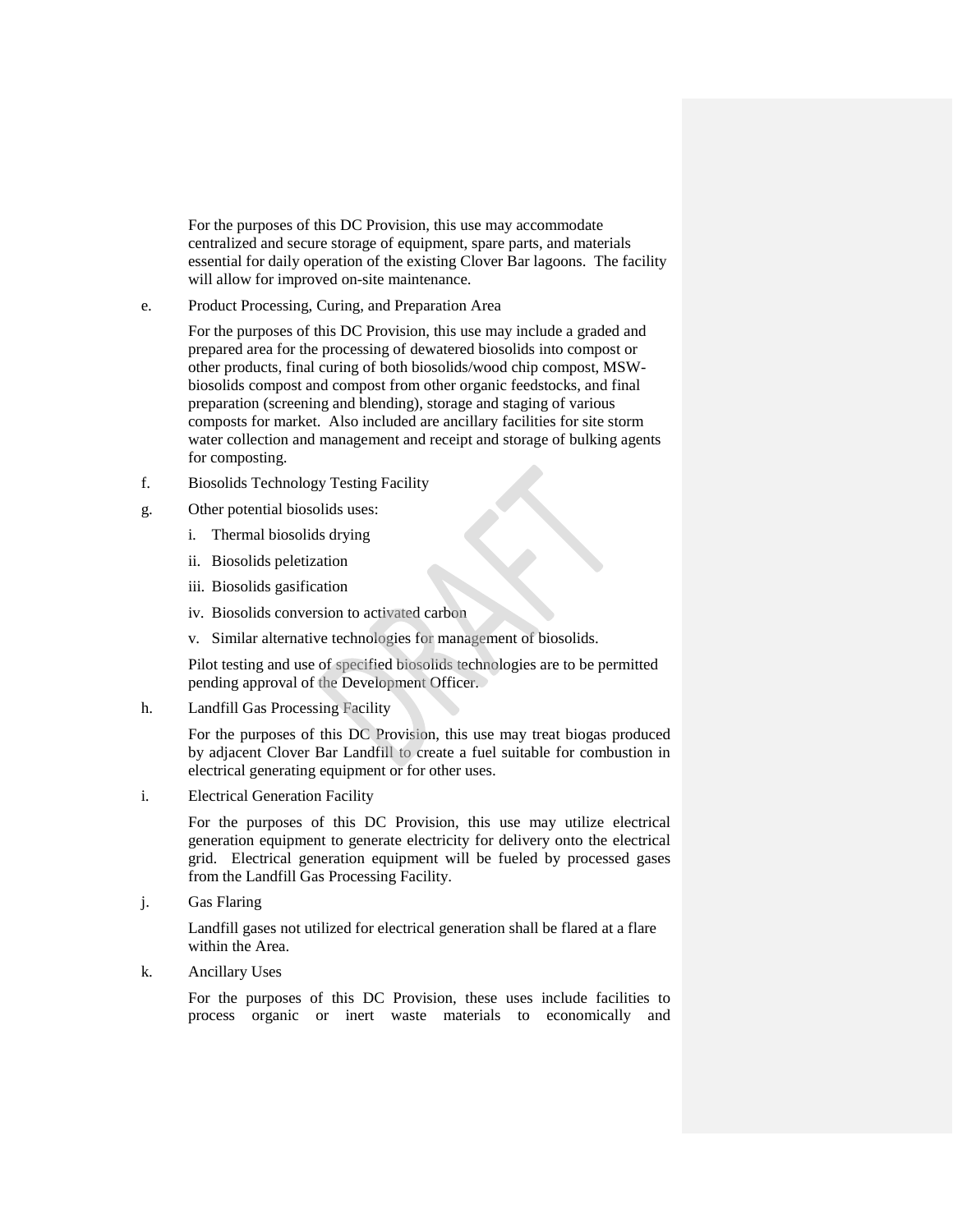environmentally produce products and minimize the loss of potential resources, such facilities being, in the opinion of the Development Officer, consistent with the intent and nature of the Edmonton Waste Management Centre and with this bylaw.

- l. Offices and administration areas, storage areas, parking areas, and general industrial uses which, in the opinion of the Development Officer, are accessory to the other uses listed in this provision.
- m. Public Park
- n. Fascia On-premises Signs
- o. Freestanding On-premises Signs
- p. Temporary On-premises Signs
- q. Minor Digital On-premises Signs p.r.

**6. Specific Development Criteria for Area B**

- a. Development on the site shall be generally in accordance with the facility concept plan as shown on Area B with the following to the satisfaction of the Development Officer:
	- i. Individual facilities shown on Area B may involve the construction of more than one building; and
	- ii. In accordance to Section  $5(k)$  and  $5(l)$ , Ancillary Uses, and Offices and administration areas, storage areas, parking areas, and general industrial uses are allowed under this DC provision. These facilities are not shown on Area B, but shall be allowed if such facilities are, in the opinion of the Development Officer, consistent with the intent and nature of the Edmonton Waste Management Centre and with this Bylaw.
- b. The maximum height of exhaust stacks or flare stacks shall be 15 m.

# **7. General Development Criteria for the Edmonton Waste Management Centre**

- a. A continuous minimum of 1.80 metre high security fence shall be provided around the inside perimeter of the Edmonton Waste Management Centre.
- b. A development setback a minimum of 10 metres in width shall be provided for the perimeter of the Edmonton Waste Management Centre.
- c. A landscaped yard, a minimum of 10 m width, shall be provided for the east, north and west perimeter of the Edmonton Waste Management Centre with the exception of those breaks in the yard required to permit access/egress to Edmonton Waste Management Centre. Landscaping within this yard shall

**Formatted:** Bullets and Numbering

**Formatted:** Indent: Left: 0"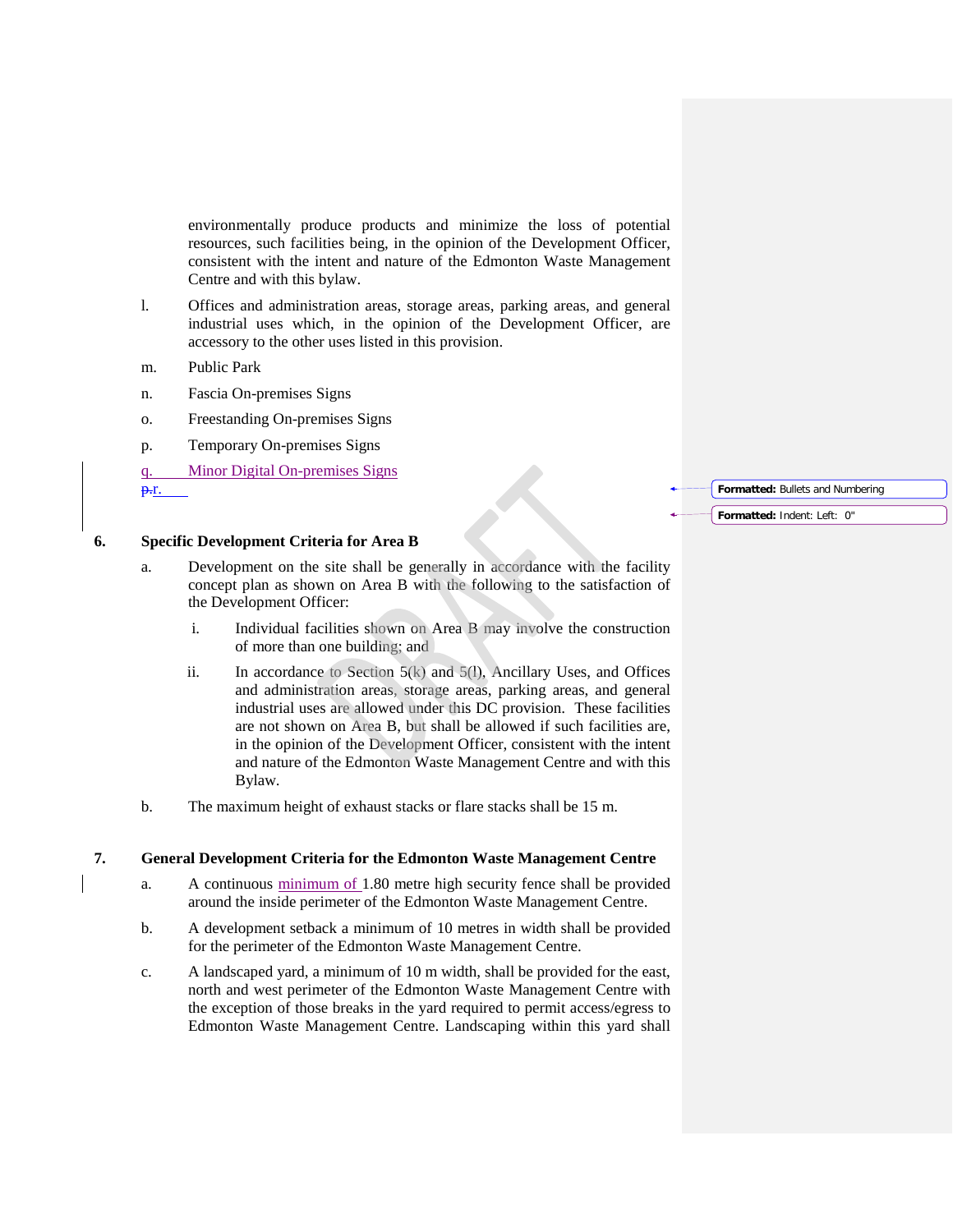include a mix of deciduous and coniferous trees with a minimum of five (5) trees for each 50m of lineal yard. Trees required to be installed shall be a minimum caliper of 7 cm for deciduous plants and a minimum height of 3 metres for coniferous plants. Existing trees within this yard shall be retained where possible and may be used to meet the requirements of the planting module to the satisfaction of the Development Officer. A berm a minimum of 2.5 metres in height shall be centered within this landscaped yard. Installation of required landscaping shall be staged with site development.

- d. All topsoil and subsoil from berms and other areas disturbed during construction shall be salvaged for use in landscaping, reclamation of green spaces or enhancement of perimeter berms or the final reclamation of the site. Soil supplements produced on-site may be used to enhance the quality of existing soils.
- e. The maximum building height shall be 25 metres. Where in the opinion of the Development Officer, it is unreasonable for a building to comply with this provision because of characteristics fundamental to the design and operation of a use, the Development Officer may relax the requirements of this Clause.
- f. No parking, loading, storage, trash collection, outdoor service or display area shall be permitted within the required yard.
- g. Unless specified otherwise, a detailed landscaping plan prepared by a registered landscape architect for each facility shall be submitted to, and approved by, the Development Officer prior to the issuance of a development permit for each facility.
- h. Undeveloped slope Class 6 to 7 lands as identified in the Clover Bar Waste Management Environmental Impact Assessment shall be grassed and treed to minimize erosion. Slope Class 8 lands shall be contoured to minimize erosion and address safety concerns. Undeveloped areas and/or areas of orthic black chernozem soils on the above noted slope classes shall remain vegetated or shall be vegetated to minimize erosion. Where accesses, roadways and site services must pass through the above noted slope classes, disturbance to the natural grades and vegetation shall be minimized.
- i. Signs shall comply with the regulations of Section 59 and Schedule 59F of the Edmonton Zoning Bylaw.

 $\left\langle \cdot \right\rangle$ . All development shall comply with the Performance Standards for Industrial Development and the IM Zone under Section 57 of the Zoning Bylaw, with regard to emission of air and water contaminants, noise, fire and explosion hazards, and appearance.

l.k. The Development Officer may grant relaxations to Sections 40 - 60 inclusive of the Zoning Bylaw and the provisions of this Zone if, in the **Formatted:** No bullets or numbering **Formatted:** Bullets and Numbering

i.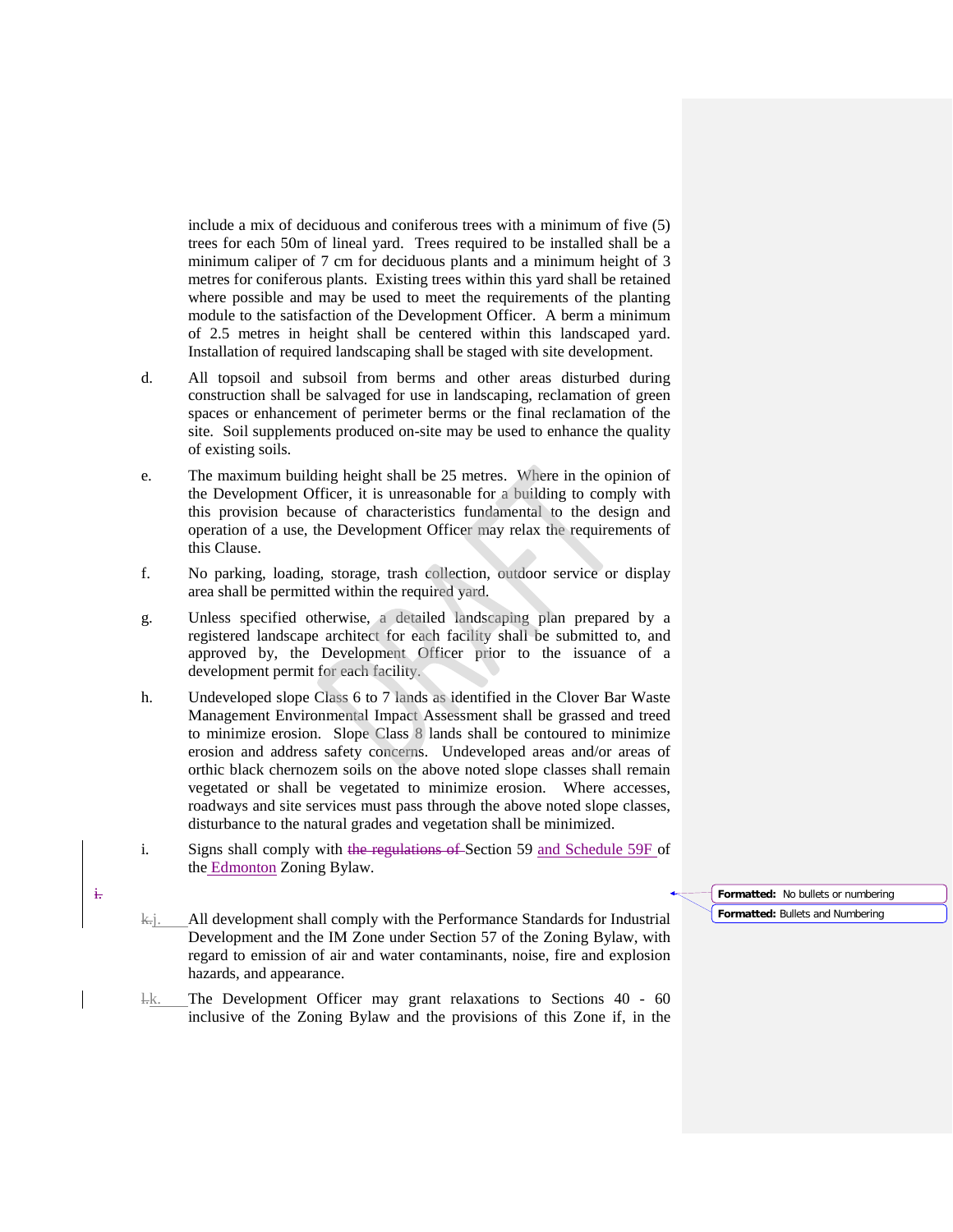Development Officer's opinion, such a variance would be in keeping with the general purpose of this Zone and would not prejudice the future reclamation of the overall site or negatively impact the amenities, and use and enjoyment of the neighbourhood properties.

- m... Buildings handling malodourous material shall include air systems to treat air prior to its being vented to the atmosphere where such odours would otherwise be unacceptable to either users of the EWMC or to the adjacent community. Activities which dust, such as rubble recycling, shall employ dust suppression measures where necessary to prevent environmental or nuisance issues.
- n.m. The site has no stormwater sewer system. Site drainage is via a network of internal ditches and swales and, in the case of Area A, adjacent roadway ditches. All stormwater from Area A is routed to the internal wetland lake, which has no discharge beyond the site as it discharges to the underlying granular soils. As such, there is no requirement for a stormwater management assessment to be approved by Drainage Services prior to Development Permit issuance for facilities in Area A. However, the Waste Management Branch, as owner of the site, will review stormwater drainage plans for compliance with the overall servicing plan for Area A and will provide the Development Officer with a letter confirming compliance. For facilities in Area B, a stormwater assessment must be submitted and approved by the Drainage Branch prior to issuance of Development Permit. The assessment shall address the impact of the facility development on water quantity and quality at the point it leaves the EWMC site. The assessment shall demonstrate that the flows will meet the quantity and quality control requirements specified in the Sewers and Sewers Use Bylaws and the regulations of the Alberta Environmental Protection and Enhancement Act. The assessment shall address the potential for the contamination of surface runoff and local groundwater vis-right-of-way operational aspects of each facility and the local geological conditions. The assessment shall, if necessary, specify the measures required to ensure that surface runoff will meet discharge water quality standards before being released into a receiving water body at a controlled rate to prevent erosion and that contamination of local groundwater is prevented. Any measures identified as being required shall be implemented as a condition of Development Permit approval.
- $\Theta$ .n. A program of local groundwater quality monitoring shall be maintained as required by Alberta Environmental Protection.
- p.o. An overall site reclamation plan shall be submitted to, and approved by, the Development Officer and affected Provincial agencies prior to decommissioning of the site.